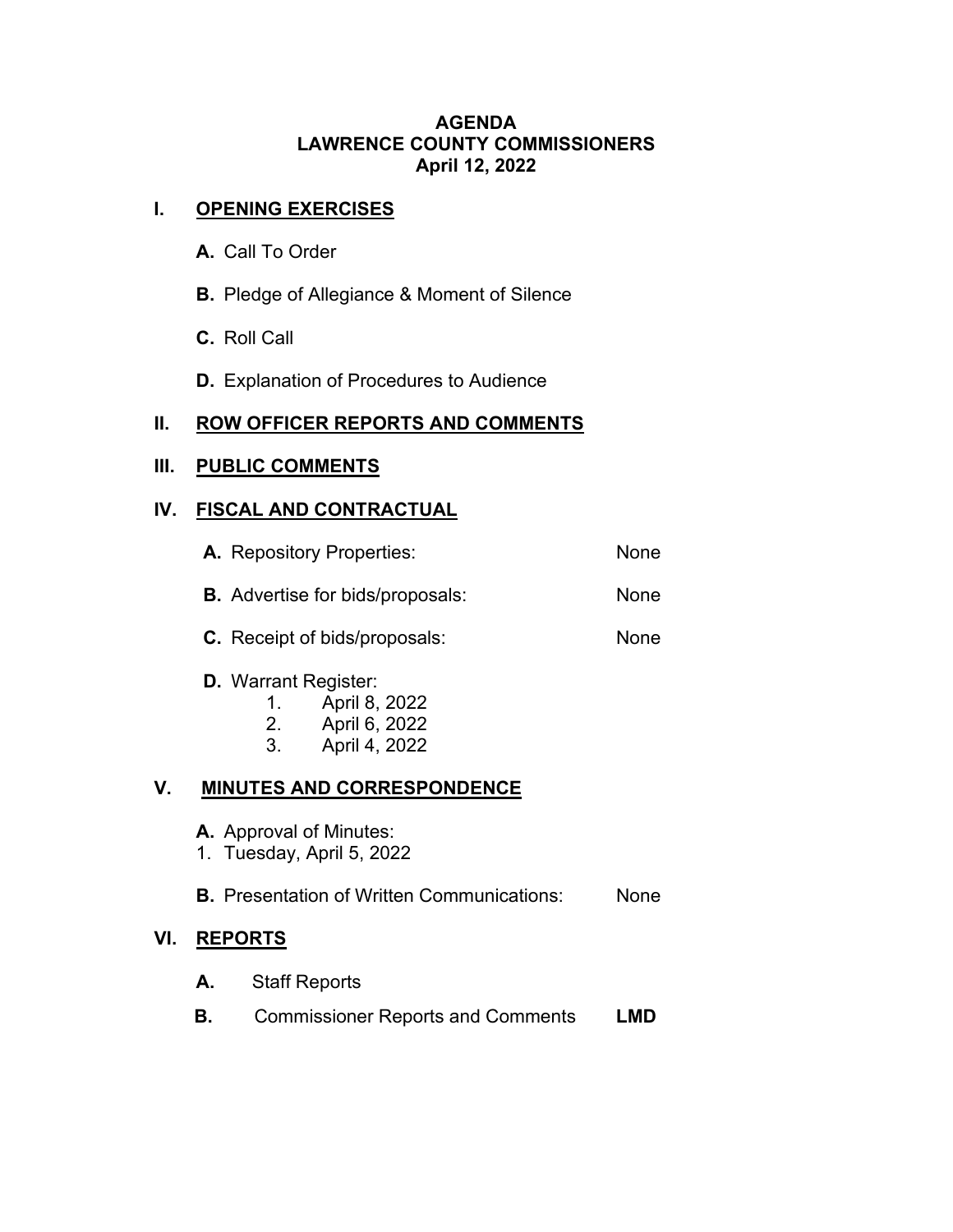## **VII. NEW BUSINESS**

## **A.** New Resolutions:

### 1. *Recycling*

Resolution for discussion and possible approval for the Act 101 Section 903 Grant application for reimbursement of the salary and eligible expenses for 2021 for the County Recycling Coordinator to be submitted to the PA DEP.

## 2. *Recycling*

Resolution for discussion and possible approval for the Act 101, Section 901B County Planning Grant for household hazardous waste education to be submitted to the PA DEP.

#### 3. *Budget Amendment (Courts)*

Resolution for discussion and possible approval to amend FY 2022 Budget.

## 4. *Transfers (Administrative)*

1. Register & Recorder from Contingency to Travel & Training for \$2,200.00

2. APO from Contingency to Community Service for \$38.60 3. MH/DS from Contingency to MH Emergency & Hearings for

\$15,000.00

- **B.** Resolutions on the table: None
- **C.** Resolutions to be taken off the table: None
- **D.** New Resolutions: None
- **E.** Motion to amend the agenda:

#### **X. ORDINANCES**

| <b>A.</b> On the Table:     | <b>None</b> |
|-----------------------------|-------------|
| <b>B.</b> For introduction: | <b>None</b> |
| <b>C.</b> For final action: | <b>None</b> |

#### **XI. ANNOUNCEMENTS**

- A. The next regular Commissioners' meeting is scheduled for **10:00 am**, on  **Tuesday, April 19, 2022** in the Commissioners' Meeting Room.
- B. There will be a Prison Board meeting on Wednesday, April 20,